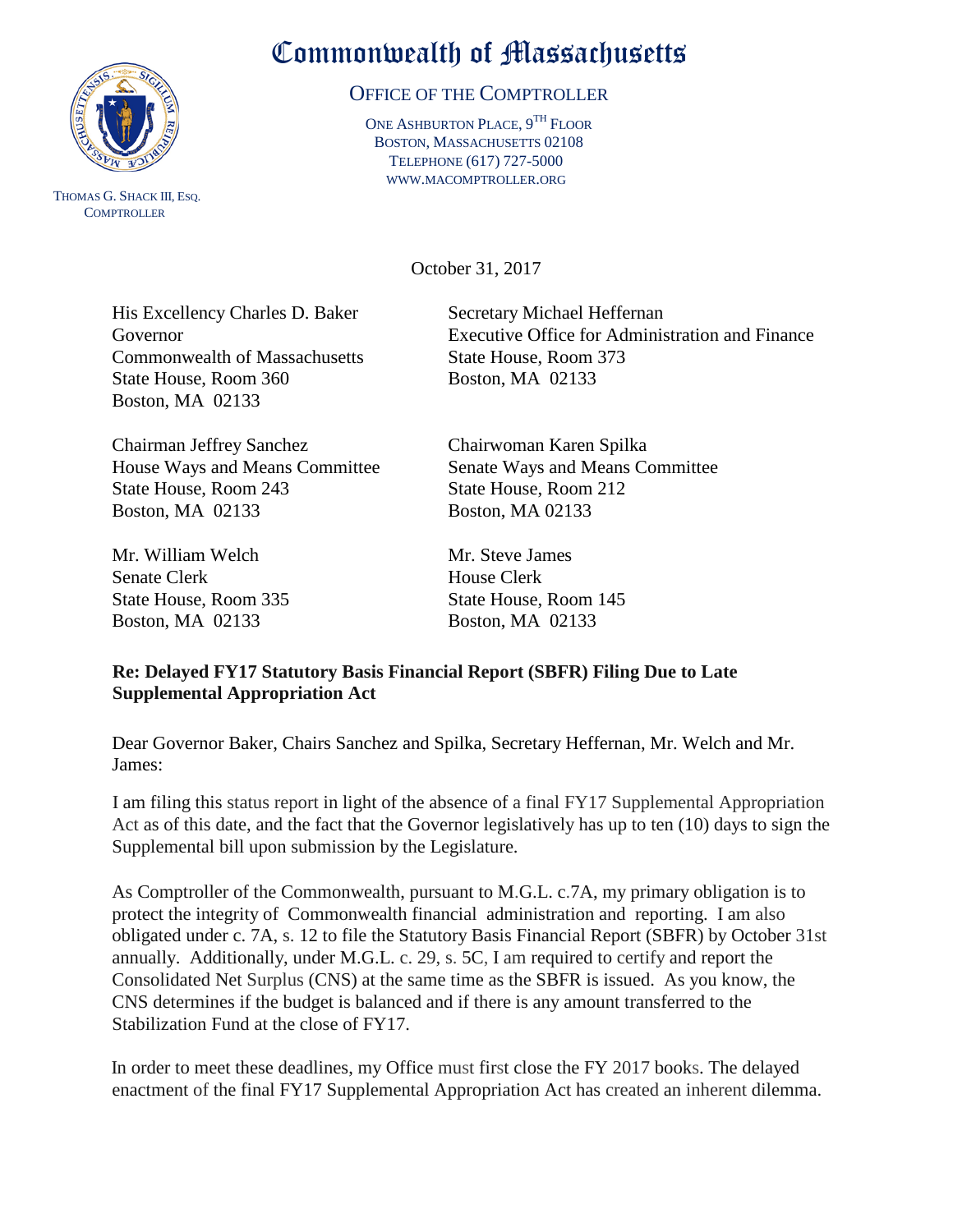To the extent that the late filing and enactment of the FY17 Supplemental conflicts with filing deadlines, I am compelled to choose completeness over filing expediency in light of the fact that without a final FY Supplemental I am unable to close the FY17 books; therefore, the issuance of the SBFR as of October 31, 2017 will be delayed. The extent of the delay in filing is dependent on when the final Supplemental legislation is enacted. My intention is to close the books for FY 2017 upon enactment (i.e., the Governor's signature) of the final FY17 Supplemental Appropriation Act. My Office will implement the requisite transactions in the state accounting system, record those transactions in the Commonwealth's Statutory Basis Financial Report (SBFR), finalize and submit the SBFR for review to our external auditors, who require adequate time to review the SBFR, and file the SBFR pursuant to M.G.L. c.7A. We will also certify and report the CNS pursuant to c. 29, s. 5C at that time. As the FY2017 books will be closed upon the Governor's signing of the final FY17 Supplemental Appropriations Act, any additional fiscal actions by the Legislature pertaining to FY17 (such as veto overrides of FY17 appropriations or prior appropriations continued "PACs") will be recorded as FY18 fiscal activity.

As I noted in a similar status report with the enactment of the FY2015 final Supplemental Appropriations Act on November 2, 2015 delayed the issuance of the FY15 SBFR until November 11 of that year, the October 31st SBFR filing deadline contemplates that all activity in a fiscal year will be completed at the end of the Accounts Payable (AP) and Accounts Receivable (AR) periods on August  $31<sup>1</sup>$  $31<sup>1</sup>$  $31<sup>1</sup>$  and will be recorded in the Commonwealth's financial system at that time, with any necessary adjustments made soon afterwards. The two months between August 31 and October 31 are then needed for preparation of financial statements and the SBFR document, noting that this 60 day period is necessary for completion of reporting, reconciliation and independent auditor review of the statements, including the CNS. The issued SBRF then serves as the basis for the FY17 Comprehensive Annual Financial Report (CAFR) required pursuant to M.G.L. c. 7A, s.12, and it is difficult to complete the CAFR in a timely manner if the SBRF deadline is not met.

Final fiscal year-end supplemental appropriations bill enactment has trended late in recent years. In the past twelve years alone, enactment has been late ten times. $\frac{1}{2}$  $\frac{1}{2}$  $\frac{1}{2}$  This is a troubling pattern and puts the accuracy and integrity of the Commonwealth's accounting and audit responsibilities at risk when compressed against strict statutory filing deadlines.

Late fiscal year enactment also has potential downstream effects, with the likelihood and severity of those effects increasing the later final supplemental legislation is enacted. Not only does it prevent the Comptroller's Office from meeting the SBFR statutory filing deadlines, but as noted above, also delays the preparation, external auditor review, and issuance of the Commonwealth's GAAP-based CAFR. This delay may prevent the Commonwealth from

<span id="page-1-0"></span> $<sup>1</sup>$  Despite the fact that the fiscal year for the Commonwealth ends annually on June 30, the AP and AR periods provide for the final reconciliation</sup> of outstanding invoices for goods and services provided to the Commonwealth and certain reimbursements received for payments made within the ended fiscal year, in this case FY17.

<span id="page-1-1"></span> $2$  See attached a listing of historical fiscal year-end supplemental enactment dates.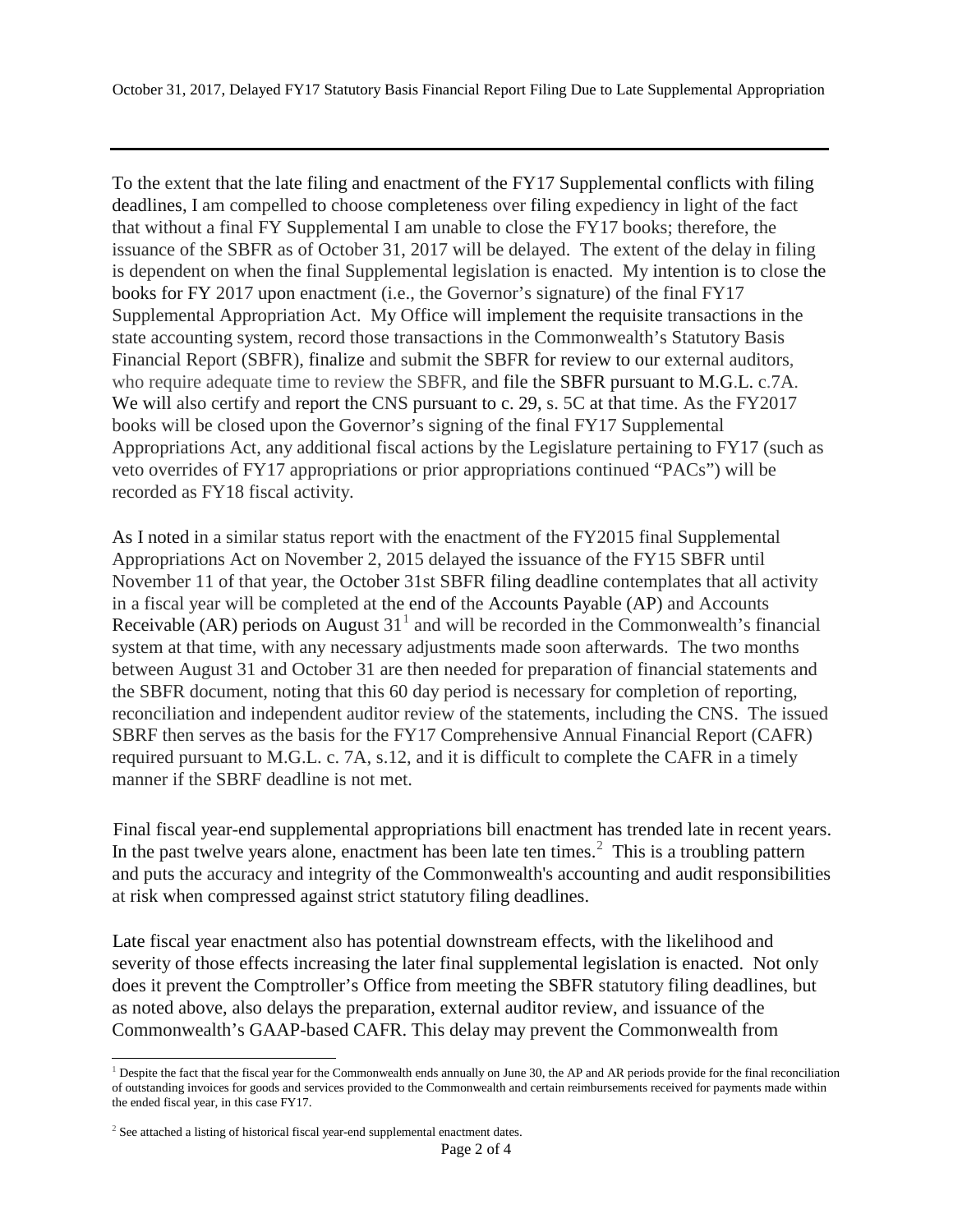meeting the December 31, 2017 CAFR filing deadline to qualify for the Governmental Finance Officers Association (GFOA) Certificate of Excellence in Financial Reporting and the CAFR statutory filing deadline of the second Wednesday in January - both of which are of known interest to rating agencies and the investment community. I am required to close the books on FY2017 in order to issue the SBFR and CAFR, and maintain the Commonwealth's good standing with the GFOA, rating agencies, and investment community.

While I appreciate that legislative development is challenging this year, I strongly recommend that the necessary actions to enact the final FY17 Supplemental Appropriation Act be taken as soon as possible to enable enactment and the completion of the required SBFR and CNS and in turn, the CAFR.

Sincerely,

Jeffrey S. Shapiro, Esq. *Acting Comptroller of the Commonwealth*